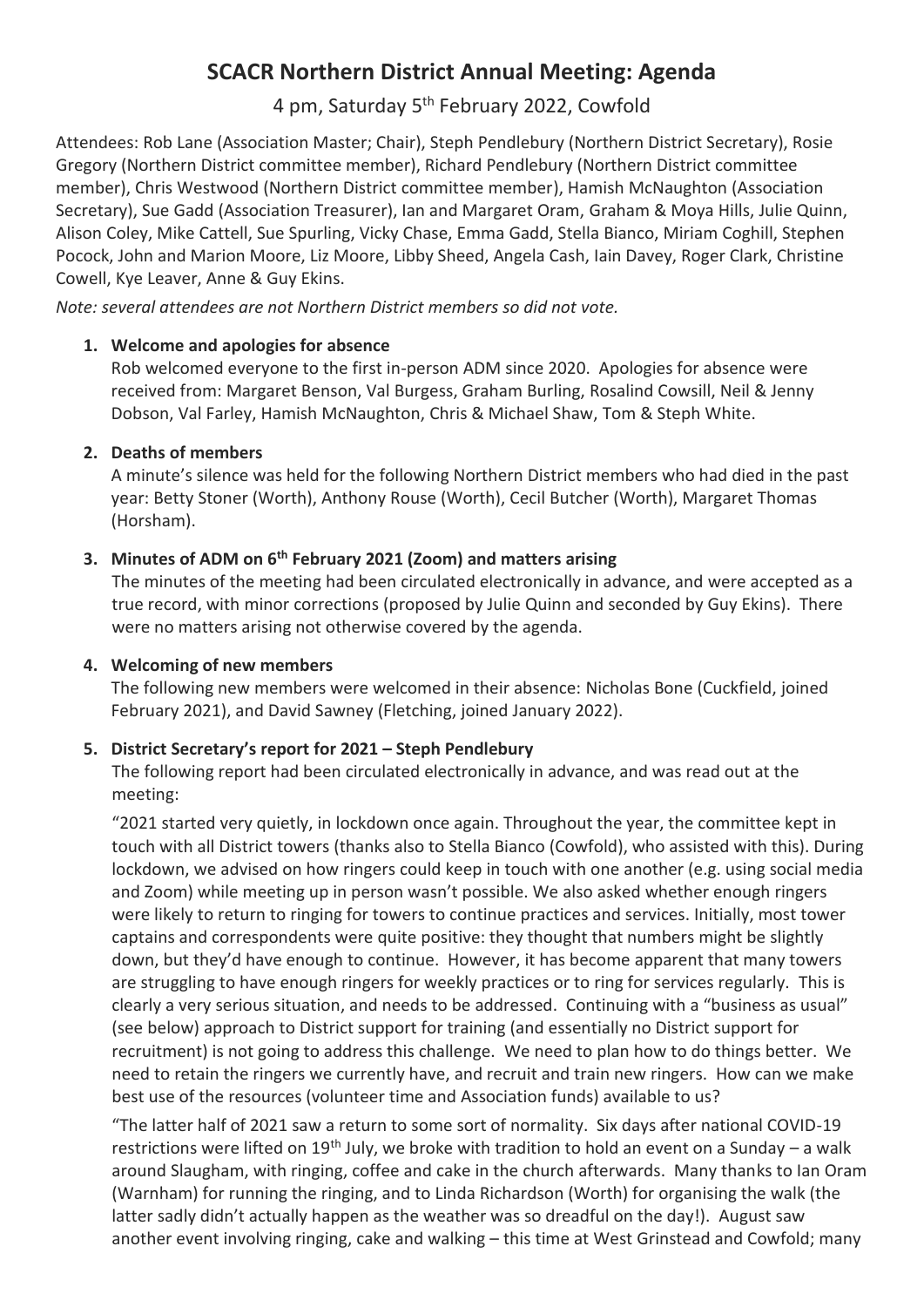thanks to the local ringers for providing such a wonderful spread of refreshments, and to Guy and Anne Ekins for leading the walk. Then petrol shortages caused us to cancel October's event. But the situation improved, and ringing events returned to the usual pattern of first Saturday of the month: new members' welcome with coffee & cake at Cowfold in November, and mince pies and mulled wine/juice at Balcombe in December. Thanks to everyone who provided refreshments, or just came along to ring and support these events!

"All ringing and events took place with COVID mitigations in place: good ventilation, limited numbers in the ringing room, face masks recommended, and lots of hand sanitiser! We introduced sign-up-in-advance; partly so that events could be cancelled *beforehand* if there weren't enough attendees, but also so that we knew in advance what everyone wanted to ring, which is very helpful for planning and running practices.

"Monday night District practices restarted in October; thanks to Susie Bowen (Bolney) for booking the towers. We made use of towers with good ventilation which are located centrally in the District, so that the practices were accessible to as many members as possible. Each month had Advanced 8-bell (Stedman Triples and Surprise Major), "Moving on to Methods" (focusing on Kaleidoscope exercises and Plain Hunt), Minor Methods, and rounds-onwards 10-bell practices.

"Thanks to the District committee – Susie Bowen, Rosie Gregory (Slaugham), Chris Westwood (Hartfield) and Richard Pendlebury (Horsham) – for helping to plan and organise practices and events.

"Newsletter editor Katherine Potter was sadly taken seriously ill while on holiday in September. Thankfully she is making a good recovery and was discharged from hospital in January. On behalf of the District's members, enormous thanks to Katherine for her hard work over the past 6 years! Kye (Crawley) has now volunteered to become newsletter editor.

"Our BRF rep, Simon Alford, has provided advice to a few towers over the past year (see his report).

"As ever, if Northern District members have requests or suggestions about practices, training, events, or recruitment please do get in touch: [sec-north@scacr.org.](mailto:sec-north@scacr.org)"

Rob echoed Steph's comments that ringing is not currently in good health and that we urgently need to address this. The report was accepted with no amendments.

#### **6. Bell Restoration report for 2021 – Simon Alford**

The following report had been circulated electronically in advance, and was read out at the meeting:

"I thought last year was quiet; this year has been quieter! I've had a few email enquiries during the last year, but haven't needed to make a visit to see anything for myself. Advice given has generally been to try something, or look at something in more detail and then let me know. It would seem that this approach has, so far, resolved the situation, because I've not heard anything further.

Earlier this month Kye Leaver at Balcombe mentioned in passing to Richard Pendlebury that they had some wobbly stays. Richard has investigated and found that some coach bolts have been fitted back to front, and will return to resolve the issue soon. Thank you, Richard!

I have one outstanding item – to help adjust the ropes at Slaugham. I wasn't able to fit this in during the busy pre-Christmas period, and had to recover from Covid-19 earlier this month. I'm currently in contact with the ringers there to arrange a mutually convenient meeting, so this should also be resolved soon."

The report was accepted with no amendments.

Kye briefly gave an additional update on Balcombe bells: the issue with the stays has been fixed but the clock hammer for the 2 is catching the wheel.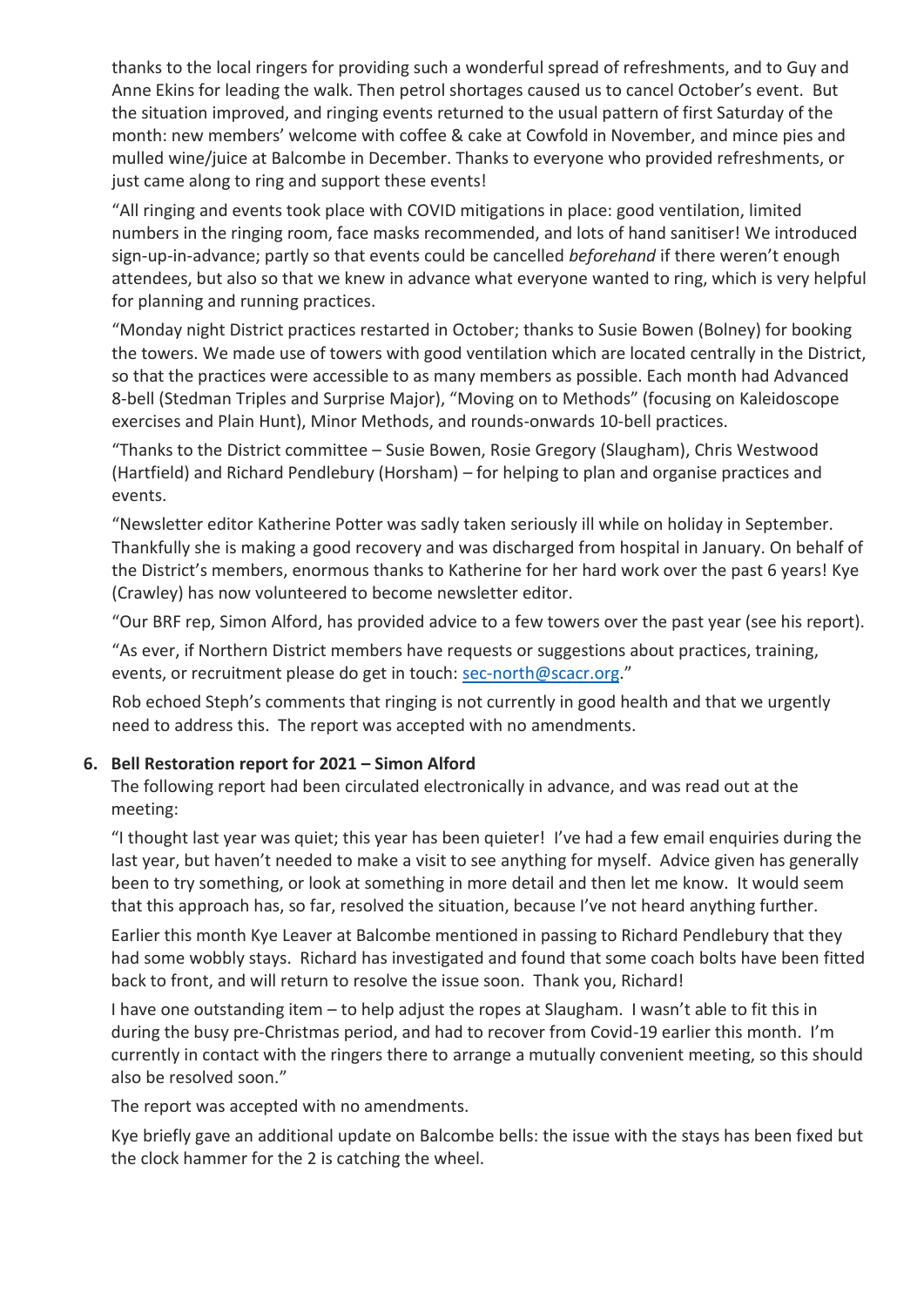#### **7. Central Council Representative's report – Steph Pendlebury**

The following report had been circulated electronically in advance; Steph verbally summarised it during the meeting:

"Although a significant part of 2021 was affected by COVID-19 restrictions, the Central Council and the "grassroots ringers" who are members of the various Workgroups (more on those below!) were working hard throughout the year. Of course, a major part of this work was to produce up-to-date guidance on how to mitigate coronavirus risks in ringing rooms.

"The Strategic Priorities have also been updated:

- 1. **[Find alternative long-term sources of recruits who have the potential to be good ringers](https://cccbr.org.uk/strategic-priorities-2020-and-beyond/#P1)** We can no longer rely on the church to supply us with recruits, particularly youngsters, and we have to work harder to attract and retain them.
- 2. **[That no ringer should hit a barrier to their own progression](https://cccbr.org.uk/strategic-priorities-2020-and-beyond/#P2)**

If a ringer wants to progress, they should always be able to find a pathway that helps them, although it will probably not just be at their own tower.

3. **[The pursuit of excellence in everything we do](https://cccbr.org.uk/strategic-priorities-2020-and-beyond/#P3)**

The pursuit of high quality performance should be what binds together all the different strata and styles of ringing. To achieve this we need the best possible ringing environments, organisation and leadership.

4. **[The sound of church bells remains part of our cultural soundscape and is appreciated and](https://cccbr.org.uk/strategic-priorities-2020-and-beyond/#P4)  [understood](https://cccbr.org.uk/strategic-priorities-2020-and-beyond/#P4)**

The sound of church bells is quintessentially British, although it exists more widely. When people hear bells it should not only remind them of the presence of the church, but they should recognise and appreciate the skill involved.

- 5. **[The pursuit of method ringing is not the only measure of success for a ringer](https://cccbr.org.uk/strategic-priorities-2020-and-beyond/#P5)** No one should feel a failure if they do not do method ringing. All ringers are valued.
- 6. **[The Church continues to value our contribution](https://cccbr.org.uk/strategic-priorities-2020-and-beyond/#P6)** We must retain the Church's goodwill in order to continue to have access to their bells.

"The biggest news story for the Northern District was District young member Ollie Watson's win of the Westley Award for church bell maintenance and improvement. The judges were impressed by Ollie's enthusiasm and accomplishments.

"The Recruitment & Retention team (of which I am a member) gave Zoom talks "across the country" for several guilds and associations.

"There is a new, worldwide "Young Change Ringers Association" (YCRA), that young ringers themselves have set up and are running, with a loan from and the support of the Council. This is an Association for anyone old enough to handle a bell, up to the age of 30, with the aim to be an Association for young ringers, by young ringers. Several events per year are planned.

Work is underway on a new mobile belfry. This will be easy to transport, quick to set up (30 mins), provides a realistic ringing experience, and looks the part. It will be part of a major push to get bells in front of more people – in schools, at music festivals, shopping centres, etc.

"The Council ran a photo competition with several themes (e.g. "Ringers in Action", "Bells in Art"). The images submitted form a media library that can be used when you need a picture e.g. for a news article for a local paper, on a website, in a recruitment leaflet… They are available from the CC website (cccbr.org.uk).

"You may be aware that the Church of England is currently reviewing its "Mission and Pastoral Measure" with a view to potentially closing some churches. The Council submitted a response to this review, on behalf of ringers. This emphasised that bells are the voice of the Church, and the importance of early consideration of the bells in the process of closing any churches.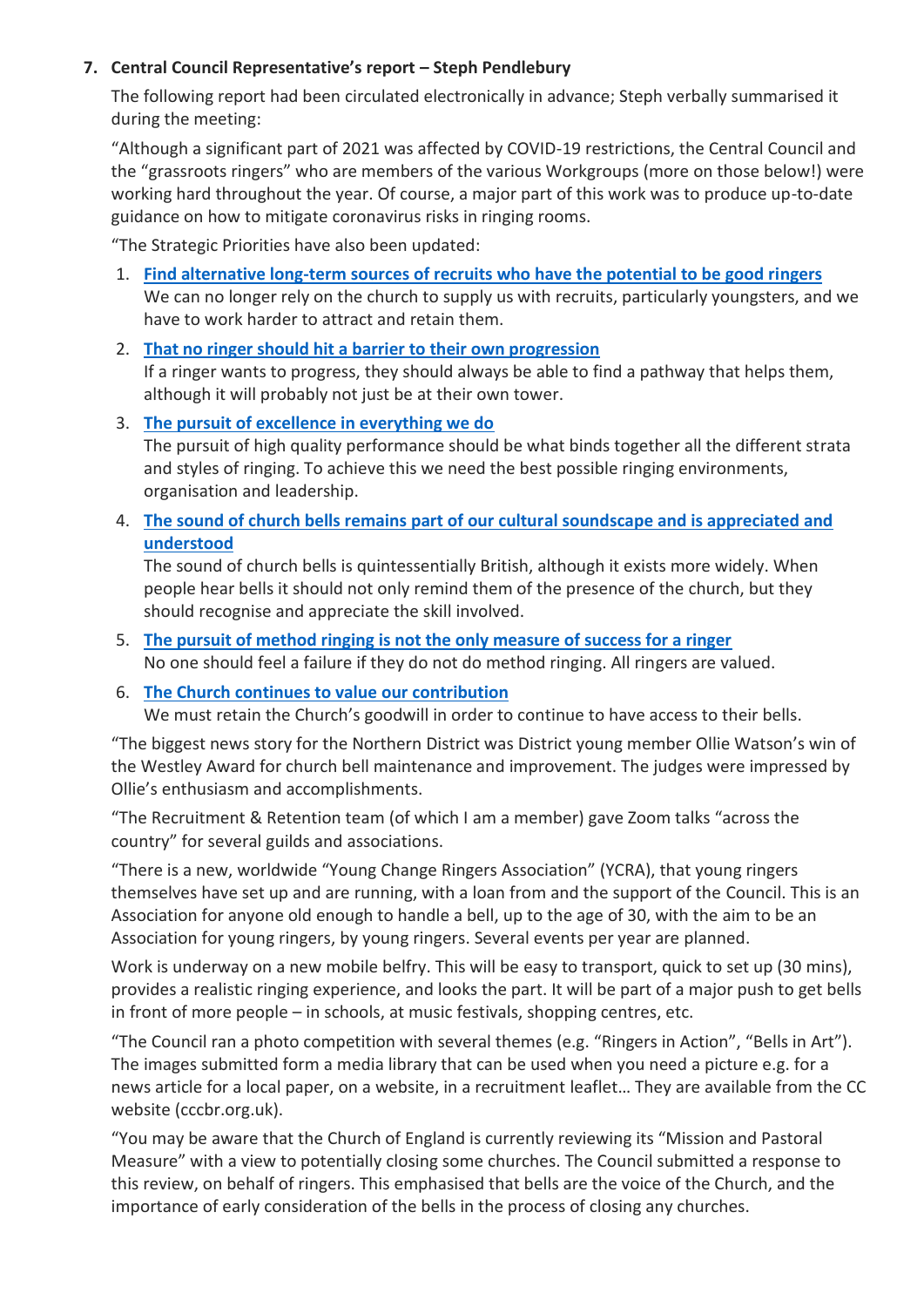"'Ringing Forums' (ringingforums.org) is a new set of online networks for like-minded ringers to ask specific topic questions, get support and share information quickly and easily. No social media account is needed, and the Forums are fully-searchable (unlike Facebook!).

"A formal Memorandum of Understanding has been signed with the Churches Conservation Trust to develop a National Ringing Centre for all ringers to use, at the Old Black Lion (an historic real ale pub) in Northampton. The plan is for six training bells, meeting and conference facilities, and letting bedrooms in the pub. There is a light eight in St Peter's church, next door. All just five minutes' walk from a mainline railway station.

"The new North West Ringing Course has been launched; the first course will take place in August 2022, based at Myerscough College, near Preston. The course is open to anyone, not just those in the NW. A range of topics will be covered. More info on the CC website.

"There is currently a push to encourage lapsed ringers to return to ringing. Do you know anyone who used to ring – perhaps they learned as a teenager, then gave it up when they moved away or went to university? Why not bring them along to the next District event?! Even if they don't want to ring, there's usually plenty of cake to eat and lovely people to talk to…

"Finally, if you are interested in contributing to the wider ringing community, there are opportunities for everyone, no matter what your interest or skills, in the CC's Workgroups. All ringers have skills and knowledge (not just about ringing!) that are useful to others. *Any* ringer can volunteer in a Workgroup, and Workgroups cover a range of subjects – from supporting young ringers and university ringing, to caring for churches and bells. More information on the "situations vacant" page on the CC website (cccbr.org.uk/about/volunteering-with-the-council/). My experience of being on a Workgroup has been one of fun, friendship and fulfilment – I definitely recommend it."

The report was accepted with no amendments.

Stella asked which workgroup Steph is part of – this is the Volunteer and Leadership Workgroup, specifically the Recruitment & Retention sub-group.

#### **8. Election/Appointment of Northern District Officers**

Steph thanked Susie Bowen, who was now stood down, for serving on the committee and booking towers for the Monday evening practices. The following nominations had been received:

(a) Secretary – Steph Pendlebury

(b) Ringing Master – nominations were invited from the floor, but there were no nominations. This position remains unfilled.

(c) General Committee Members – Rosie Gregory, Julie Quinn (new member), Kye Leaver (new member), Richard Pendlebury, Chris Westwood. There were no additional nominations from the floor.

- (d) Bell restoration/maintenance ("BRF") contact Simon Alford
- (e) Central Council Representative (for 2023-2026) Steph Pendlebury
- (f) 2 Committee Members to sit on General Committee Steph & Richard Pendlebury

The nominees above were proposed by Margaret Oram and seconded by Stella Bianco, and duly elected *en bloc* by majority vote.

Rob thanked the outgoing committee members for work in support of the Association, and the new members for joining the committee, particularly Kye for taking on the role of Newsletter Editor.

## **9. Nominations for Association Officers**

- (a) Association Master no nomination received
- (b) General Secretary Hamish McNaughton (nominated by Steph Pendlebury)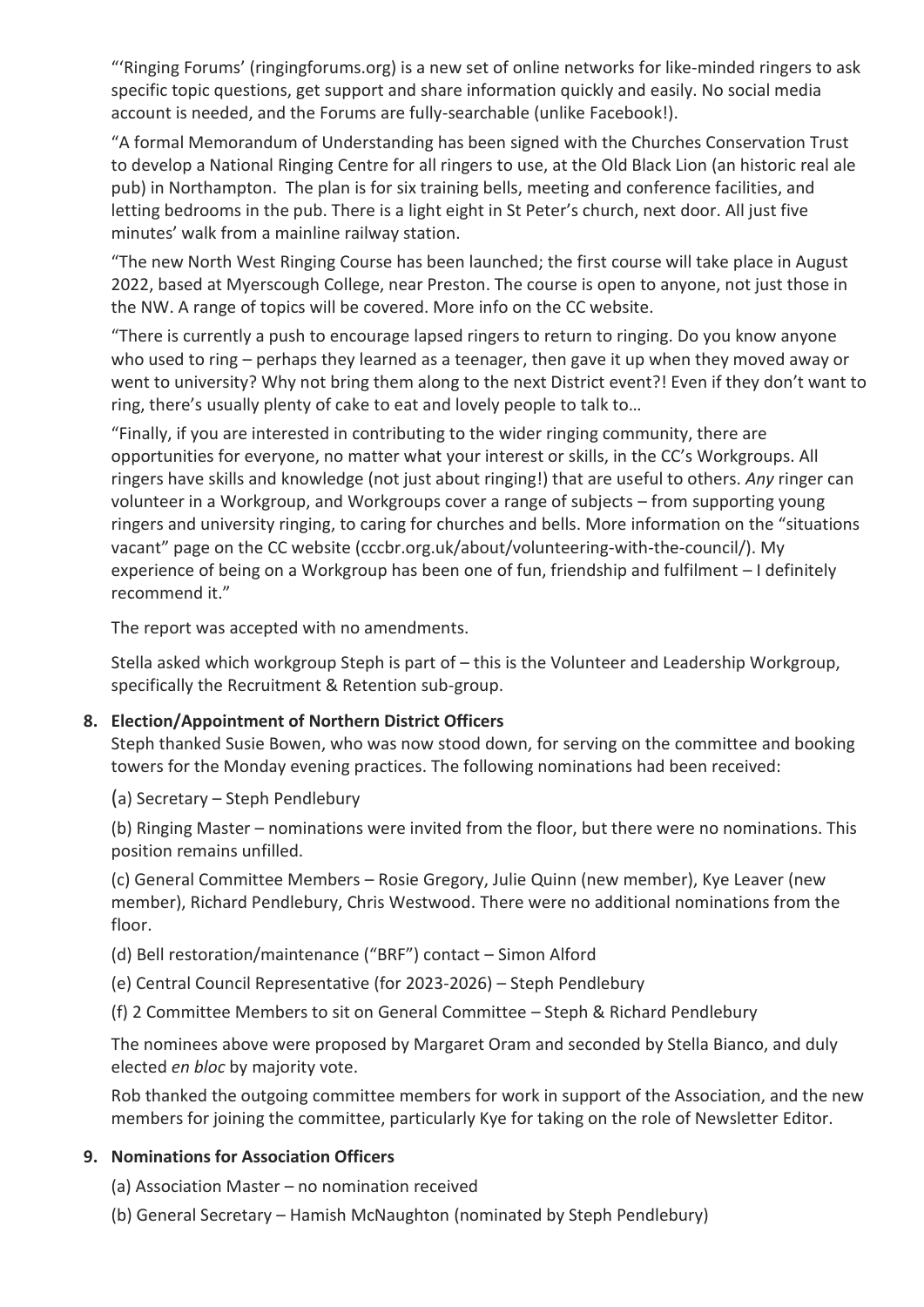- (c) Treasurer Sue Gadd (nominated by Stella Bianco)
- (d) Safeguarding Officer Val Clay (nominated by Margaret Oram)
- (e) Trustee Jonathan Franklin (nominated by Sue Gadd)
- (f) Bell Restoration Fund (BRF) Secretary no nomination received

#### **10. Brief update from towers**

**Ardingly & West Hoathly** – have a shared practice daytime on Fridays every week (alternating between towers), with up to 10 ringers. Trying to ring for both church's services every Sunday, but struggle to achieve this.

**Balcombe** – practices are popular but struggling to ring for Sunday services; one new learner

**Coleman's Hatch** – struggling: practice approx. once per month, don't currently ring on Sundays but hoping to ring for one evensong service per month in future

**Cowfold** – 8 ringers but struggling to get 4 for Sundays; have had to cancel a lot of practices

**Crawley** – 4-7 ringers, ringing on Sundays and most practices. Ringing room has no ventilation; modifications to the windows have been requested but not expected to be actioned for some time.

**Cuckfield** – ringing for most practices with 4-5 ringers, and 5-6 ringers on Sundays

**Danehill** – practice nights are very popular, they ring every Sunday, and also help out other towers with practices

**Hartfield** – ring most Sundays with 6 ringers, usually have 6-7 at practices

**Horsham** – ringing every Sunday (typically 6-8 ringers), including evensong twice per month (aiming for 1 quarter peal each month). Practising every week but numbers are variable – sometimes more than 10, sometimes just 6.

**Itchingfield** – 5-7 ringers for practices, haven't had to cancel many; ring for services on alternate weeks. Had a new learner but they stopped due to COVID.

**Slaugham** – not managing to ring for all practices or every Sunday; typically 4-5 ringers

**Warnham** – typically have 12 ringers, ringing for all practices and on Sundays

**West Grinstead** – has new heating! Always ring on Sundays, with 4-6 ringers; have just restarted practices after the winter break. Don't currently have anyone to teach new learners (but wouldn't choose to teach at this tower if there's an alternative).

#### **11. Discussion: how best to support training and recruitment in the District?**

Steph summarised the committee's thoughts, and the feedback from those who were unable to attend the meeting:

The current format of District practices is probably not the best way to achieve effective support for training (or recruitment) with the resources (volunteer time) that we have available. What could we do better?

- feedback from several attendees at advanced practices: this is their only opportunity to ring something other than simple Doubles methods. Keen to keep this going as a monthly practice. *We need someone to volunteer to take ownership of this and organise it.*
- committee could assist towers to form up into small local "clusters" (2-4 towers) to support one another's training, practices and service ringing.
- suggestion that larger groups of towers could get together to organise their own joint practices using Monday evenings, e.g. focusing on particular methods.
- suggestion that e.g. 3 consecutive Monday practices at a time could be used to focus on a particular theme (e.g. Novices' Practice, intro to Plain Hunt, Plain Bob, Stedman Doubles…), with a small group of learners attending all practices. This could be organised by "clusters" with support from the committee to e.g. ask around for helpers.

The following suggestions were made by attendees: